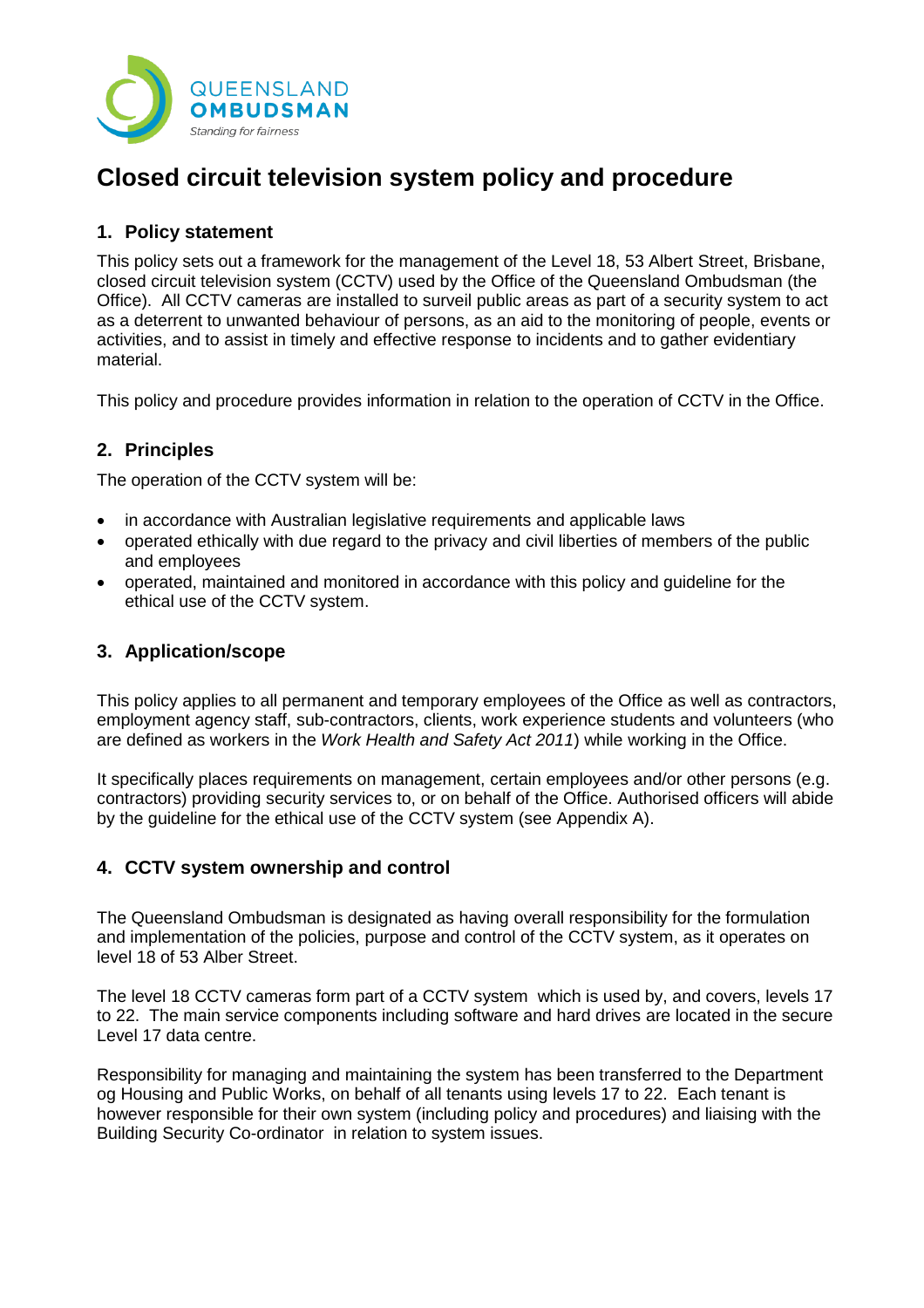The CCTV system is also connected to, and displayed at, the Building Security Coordinator (BSC) security station in the ground floor foyer. The building owner is responsible for CCTV in the entry of the building and external perimeter. A CCTV camera also operates in the Level 17 Data Centre.

The BSC reports to the Queensland Police Protective Service (QPPS) and through them to the Office. The BSC is subject to QPPS's policies and procedures, including the operation of CCTV equipment and the management, retention and disposal of records.

# **5. Procedures**

# **5.1 CCTV acquisition**

The Office will procure any new CCTV cameras or modifications to the existing CCTV system in accordance with the Office's procurement policies. In modifying the CCTV system, the Office may consult the QPPS to obtain advice and guidance in managing the CCTV infrastructure and camera placement.

Areas to be subjected to surveillance by fixed cameras are the level 18 public reception area, lift foyer, interview rooms, and hallway and level 17 data centre. Fixed cameras are selected for defined fields of view which have a designated and defined purpose, either to detect, recognise or identify.

A risk assessment will be undertaken when installing new CCTV cameras. The risk assessment will consider each camera placement and location to ensure that the installation is effective.

No audio recording devices have been installed.

The Office will ensure that contractors hold appropriate qualifications and licences. Further, contractors will be bound by the provisions of the *Information Privacy Act 2009.*

Storage of surveillance images will be in Australia as determined by the Information Management Steering Committee.

## **5.2 CCTV maintenance**

Maintenance and support of the CCTV system is the responsibility of the Department of Housing and Public Works, which is responsible for organising a maintenance regime for the CCTV system that will ensure:

- CCTV recording equipment is in a fully functional working order
- clear, recorded vision from each camera is available at all times with records of down times.

Intake and Major Projects (IMP) is responsible for monitoring and removing obstructions (boxes, furniture) and reporting faults with the CCTV system to the CSU-IS.

In the event of CCTV system failure, (other than power) the CSU-IS will conduct a preliminary investigation to determine the cause, including where appropriate, rebooting the CCTV system. If this fails to correct the problem the matter is to be reported to Building Security who will lodge a maintenance call-out request to the contracted service provider, and who will advise agencies of the outage.

Remote connection to the CCTV system is not available.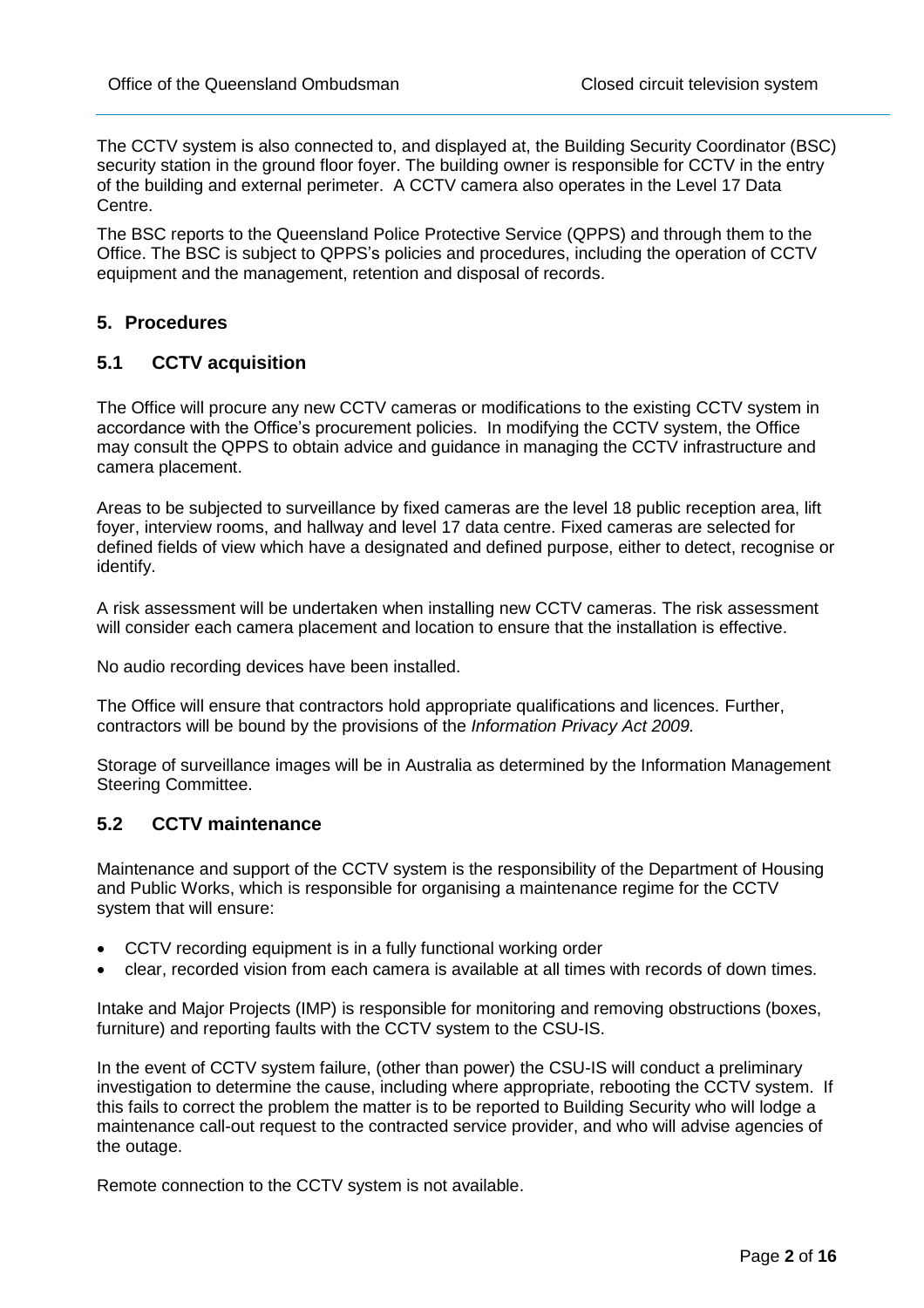# **5.3 Control of CCTV cameras**

Cameras will be positioned in a way that does not intrude to an unreasonable extent on the privacy of individuals. Cameras will not be positioned to look into or monitor adjacent or nearby premises or buildings, except for following (in real time) participants in a situation of concern. CCTV cameras will not be used in toilets.

Only authorised officers (CSU-IS, BSC and CCTV vendor) will have access to camera operating controls.

## **5.4 User access and security**

Access to the CCTV system and recordings are detailed in 6. Roles, responsibilities and authorisation.

Requests for access change to the CCTV system, such as creating a new user or operator and defining their role, must be submitted for approval to the Director, Corporate Services Unit (CSU) or the Chief Financial Officer.

All CCTV monitoring software must be held in a locked cupboard with the screen turned off.

Only the BSC and the CCTV vendor have access to historical CCTV footage. Other authorised employees are only able to view live CCTV footage on a limited number of screens.

Access to overt surveillance images is restricted to those authorised and to those employees authorised to monitor or operate the surveillance equipment as a normal part of their duties.

Access to covert surveillance images shall be limited to the authorised officers, the security officer/operator conducting the surveillance and the person or agency authorised in writing to conduct and/or view the surveillance footage.

Footage from the Level 18 CCTV system will not be disclosed to any agency or organisation, other than an agency with a tenancy on level 18, except in accordance with this policy.

## **5.5 Training and education**

Employees responsible for surveillance will be trained in the ethical conduct and use of CCTV surveillance systems upon induction. Reminders will be issued to officers identified in 6. Roles, responsibilities and authorisation about acting in accordance with this policy and the Guideline for the ethical use of the CCTV system (Appendix A).

Employees must sign the Guideline for the ethical use of the CCTV system (Appendix A) prior to viewing any footage.

BSC will be trained by the CCTV vendor in how to extract CCTV footage. The CCTV vendor will provide training manuals on operating the CCTV system and will be engaged as required to train new authorised officers in operating the system as per their role requirements.

## **5.6 Complaints regarding the CCTV system and its operation**

Complaints are to be handled in accordance with the Office's complaint management policies and procedures. The Director, Corporate Services Unit must be advised of any complaint relating to the operation of the CCTV system.

The Office will refer complaints regarding the BSC to the QPPS.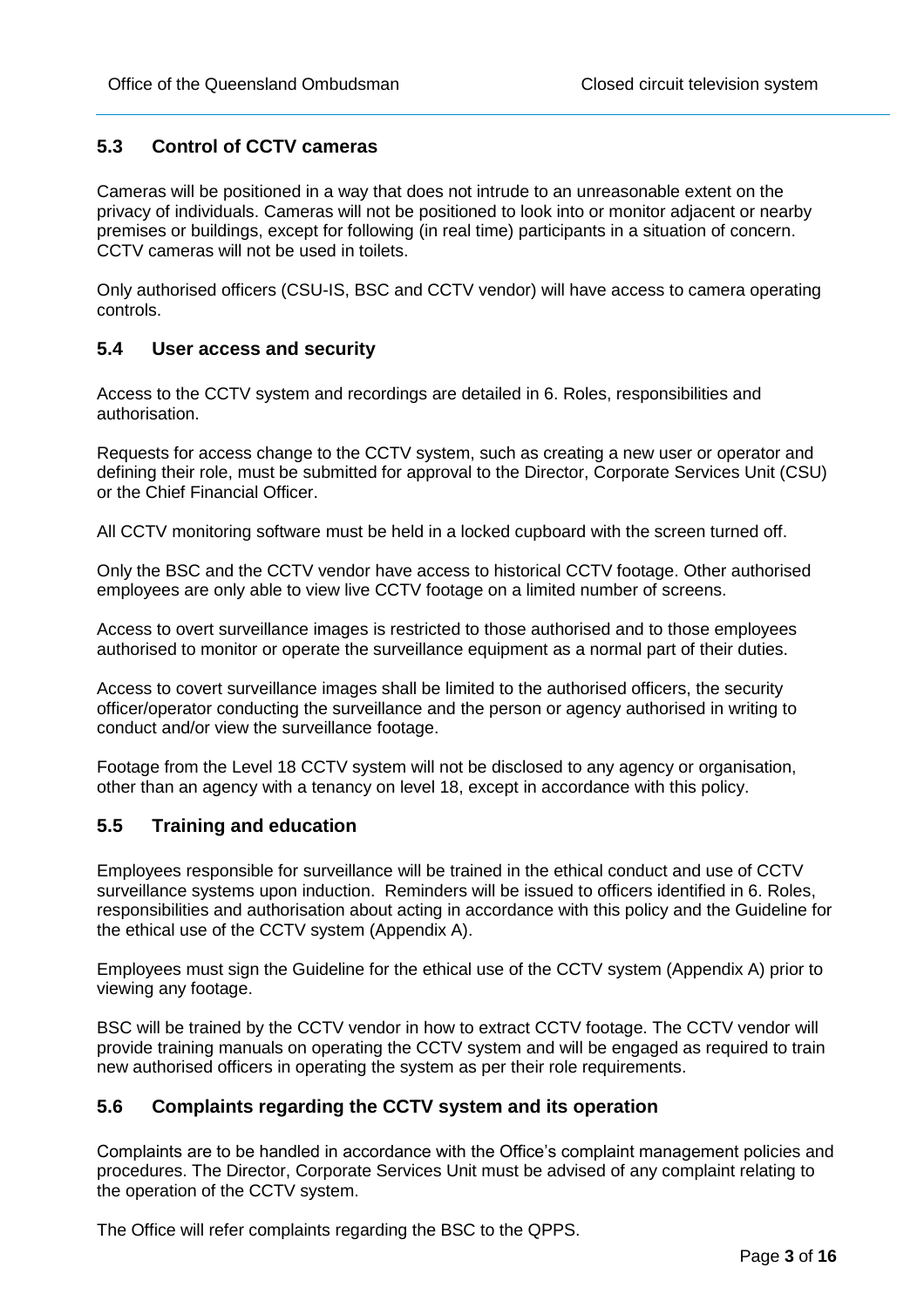# **5.7 Breaches**

Any misuse by an employee may amount to a breach of the Guideline for the ethical use of the CCTV system and the Office's code of conduct and disciplinary action may be taken in accordance with the Office's Discipline policy.

Breaches by the BSC will be addressed with QPPS. If the CCTV vendor acts inappropriately breaches will be managed in accordance with the contract by the Department of Housing and Public Works.

All authorised officers will be made aware that recordings are subject to routine audit and they will be required to justify their interest in a particular member of the public or other person.

# **5.8 CCTV back-up**

No backup is held of CCTV footage, however recorded CCTV footage is temporarily stored for up to 90 days on the hard drive.

The only data requiring backup is relatively low in volume and its backup is managed by the vendor. This data includes:

- operating system and utility software
- system configuration data
- CCTV software.

#### **5.9 Covert surveillance**

In exceptional circumstances, covert surveillance may be required where there is a concern about the security of an area or there is suspected criminal activity or serious misconduct occurring.

Approval in writing shall be given by the Queensland Ombudsman prior to installation of covert CCTV systems within the workplace.

When seeking written approval to undertake covert CCTV surveillance the following information shall be provided:

- the evidence-based grounds for the request (e.g. specific person or persons may be involved in unlawful activities)
- details of any other managerial or investigative actions which have already been conducted
- who or what will be in view of the camera
- proposed dates and times of surveillance (not to be open ended).

Any written approval given will remain in force for a maximum of 30 days.

Covert survelliance targetted at employees will only occur following approval of a disciplinary investigation by the Queensland Ombudsman.

Covert primary surveillance images shall be stored securely from unauthorised access. Access should be limited and strictly controlled with access being documented in the CCTV image access register. As soon as practicable, original covert surveillance images should be copied and delivered to the Queensland Ombudsman, delegated officer or enforcement agency. The Queensland Ombudsman or delegated officer will ensure the original covert surveillance images are secured in a lockable unit in an area where access can be limited and strictly controlled.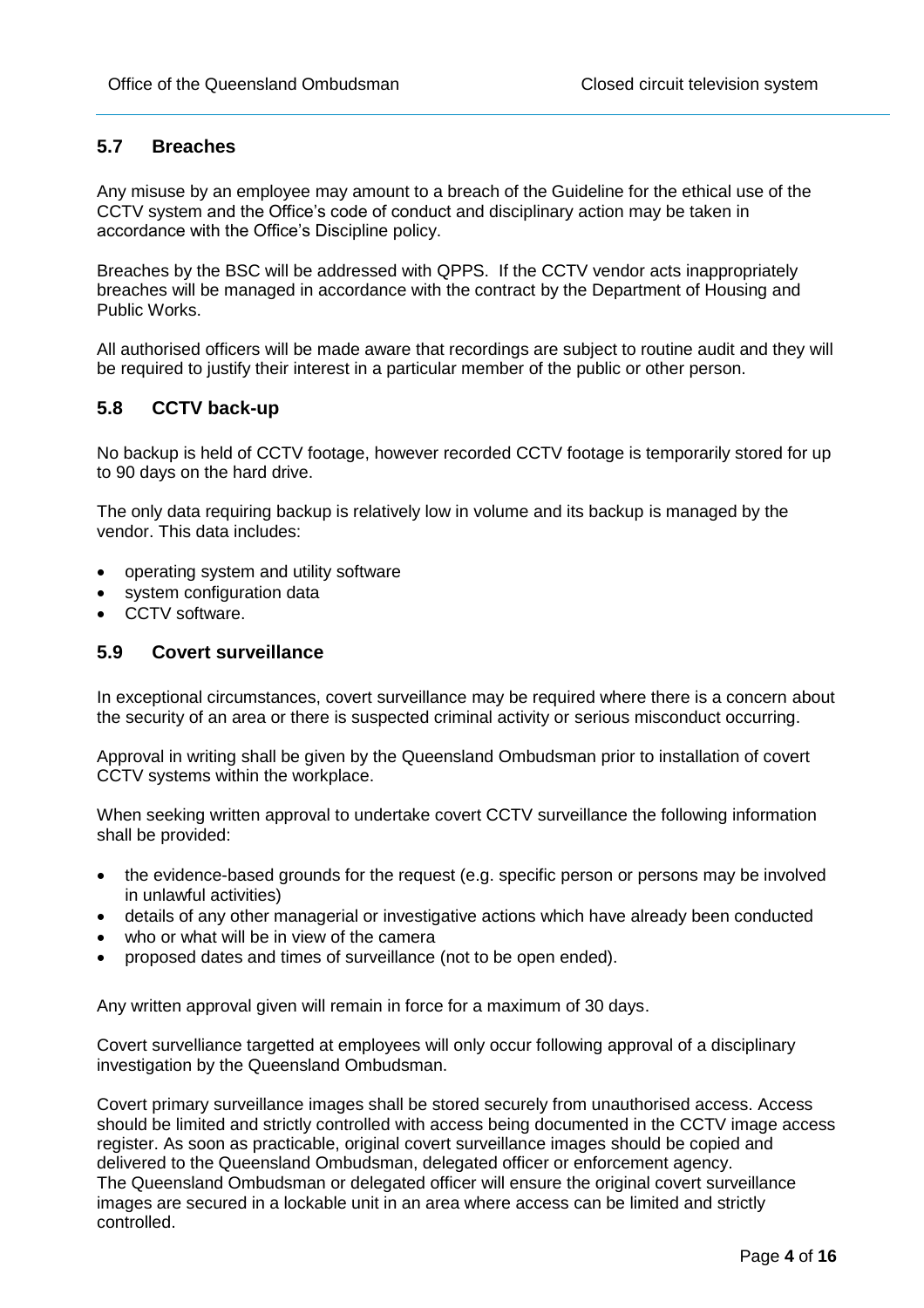Original covert surveillance images not containing images of an employee's involvement in misconduct or unlawful activity shall be destroyed within 31 days of the Queensland Ombudsman's written authority to do so.

Original covert surveillance images that are used as evidence in disciplinary proceedings against an employee and which form a part of their disciplinary file will be retained in accordance with the Office's recordkeeping retention and disposal schedules.

#### **5.10 Access to recorded overt or covert surveillance images**

#### **5.10.1 Request for recorded CCTV footage form**

Strict limitations are in place as to who can access and retain recorded CCTV images. Further details are outlined in 5.9.2 CCTV footage form approval. Footage can be obtained as follows:

- Queensland Ombudsman employees wishing to view recorded images must first gain written authorisation from an authorised officer, by completing the Request for recorded CCTV footage form (Appendix C), along with providing an encrypted USB.
- A member of the public can apply to access CCTV footage by making an Information Privacy or Right to Information request. The Right to Information Officer will liaise with an authorised officer to complete the Request for recorded CCTV footage form (Appendix C), together with providing an encrypted USB. The Right to Information Officer will liaise with the BSC to obtain a copy of the extracted CCTV footage and ensure any deidentification required occurs before providing the CCTV footage to the member of the public.
- If CCTV footage is required for court or tribunal proceedings (whether via summons, subpoena, notice to produce or otherwise) the agency must contact the General Counsel to request access to the CCTV footage, outlining the reasons why access is required. The General Counsel will manage retrieving CCTV footage in accordance with the request.

#### **5.10.2 CCTV footage form approval**

CCTV footage may only be authorised for disclosure (extracted, exported and handed over), if it meets one or more of the following criteria:

- approved right to information or information privacy request
- an approved request for recorded CCTV footage from an authorised officer
- a request for recorded CCTV footage from a law enforcement agency
- for use in court or tribunal proceedings (pursuant to compulsory process for a subpoena).

In determining whether approval is to be granted to release CCTV footage, authorised officers are to be satisfied that the reasons provided by the requestor are lawful and reasonable. Consideration must always be given to protecting the rights of other persons captured on the CCTV recording.

Before an authorised officer authorises disclosure of CCTV footage, they must be satisfied that:

- the request for recorded CCTV footage form has been properly completed
- on reasonable grounds that the use/disclosure is necessary to prevent or lessen a serious threat to the health, safety, welfare or life of an individual or public health, safety or welfare

or

 on reasonable grounds that the use/disclosure is necessary for legal or law enforcement purposes: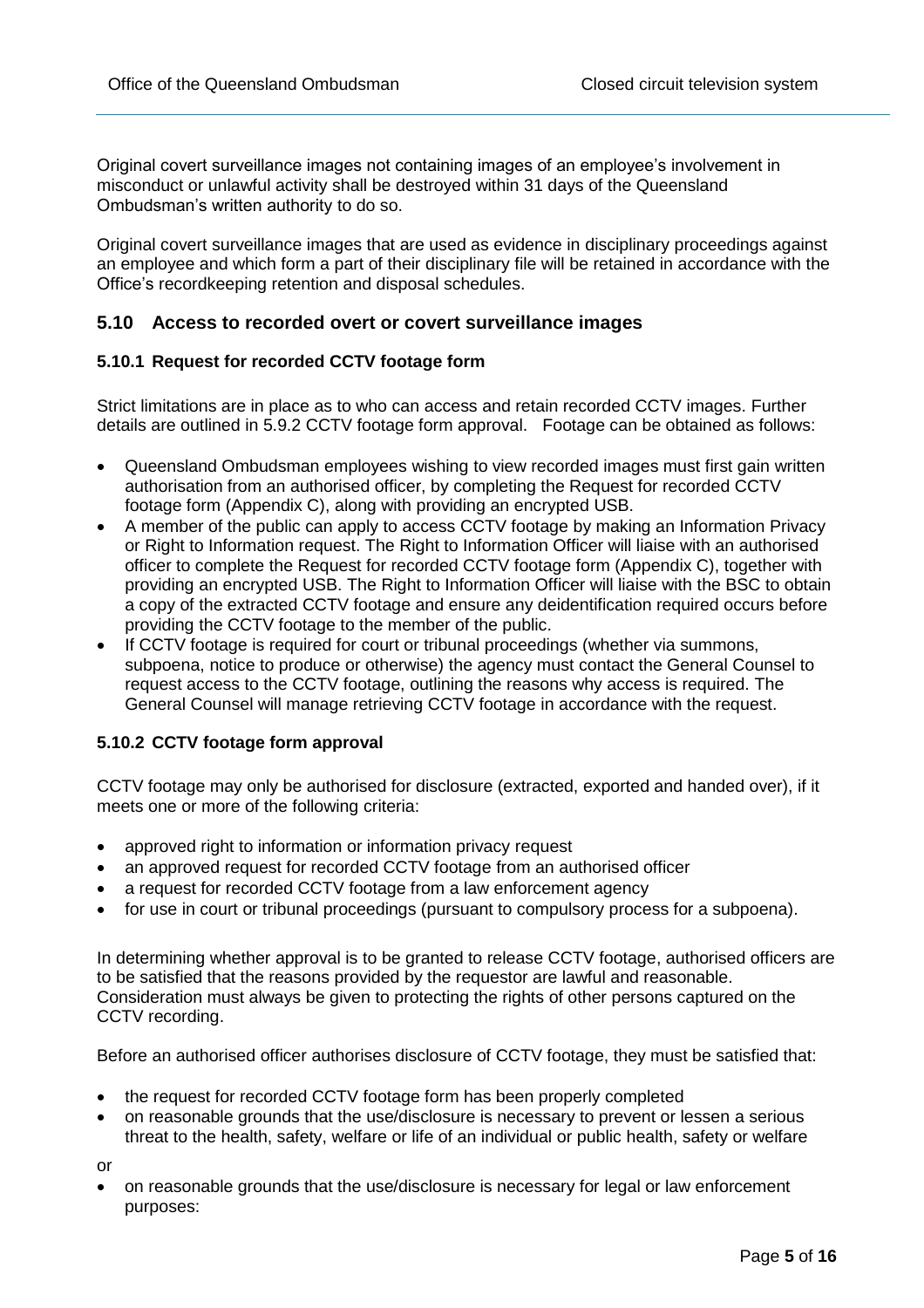- $-$  prevention, detection, investigation, prosecution or punishment of criminal offence, breaches of laws imposing penalties/sanctions
- $-$  the enforcement of laws relating to the confiscation of the proceeds of crime
- $-$  the protection of the public revenue
- the prevention, detection, investigation or remedying of seriously improper conduct
- $-$  the preparation for, or conduct of, proceedings before any court or tribunal
- $-$  the implementation of the orders of a court or tribunal
- the CCTV footage will not be disclosed to other parties inappropriately or unnecessarily
- it is not appropriate to get the individual's consent to obtain the CCTV footage.

An approving officer may consult General Counsel or the Ombudsman on the appropriateness of approving a request to release CCTV footage.

Once the authorised officer has approved the request (signed Appendix C), the authorised officer is responsible for scanning a copy of the approval and saving into the Office's electronic recordkeeping system. Once this has been done the form must be taken to the BSC along with the encrypted USB.

#### **5.10.3 BSC CCTV footage extraction**

The BSC will complete the Appendix D Level 18 Albert Street request for recorded CCTV footage form and return the footage on the encrypted USB to the authorised officer. Any issues in relation to the extraction of the CCTV footage are to be discussed with the authorised officer.

The authorised officer will provide the encrypted USB to the requestor giving consideration to 5.10.4 De-identifying CCTV footage. The requestor is responsible for managing the CCTV footage in accordance with the Office's recordkeeping policies.

The BSC is the primary capturer of extracted CCTV footage from the CCTV system, and those images will initially be stored on the Level 17 CCTV base computer.

As the owners (at least in common), of the captured CCTV footage, the Office has a duty of care to ensure that BSC and QPPS are providing proper management of the captured CCTV footage. To assist the Queensland Ombudsman in meeting this obligation the BSC will provide the Chief Financial Officer with a copy of the report detailing what footage has been exported. The Chief Financial Officer will liaise with Queensland Ombudsman CSU-IS employees to verify this against the CCTV system's export and backup log (CCTV Log Extract.doc) every six months. This log lists all instances of CCTV footage being captured, and by whom.

## **5.10.4 De-identifying CCTV footage**

If there is a requirement for a person/people captured on CCTV footage to have their identity removed/blurred/de-identified, the CCTV vendor can be engaged to undertake the task on a 'pay per job' basis, or alternatively it can be done in-house by CSU-IS using a software application such as Adobe Elements or Adobe Premiere Pro.

## **5.11 Criminal or disciplinary discovery**

If during the undertaking of surveillance (whether overt or covert) a reasonable suspicion that a criminal offence or corrupt conduct has occurred, the appropriate authority will be notified.

Subject to any criminal investigation, where disciplinary action against an employee is proposed, the employee and their union and/or legal representatives may be entitled access to a copy of the relevant sections of the recorded CCTV footage where it is to be submitted into evidence.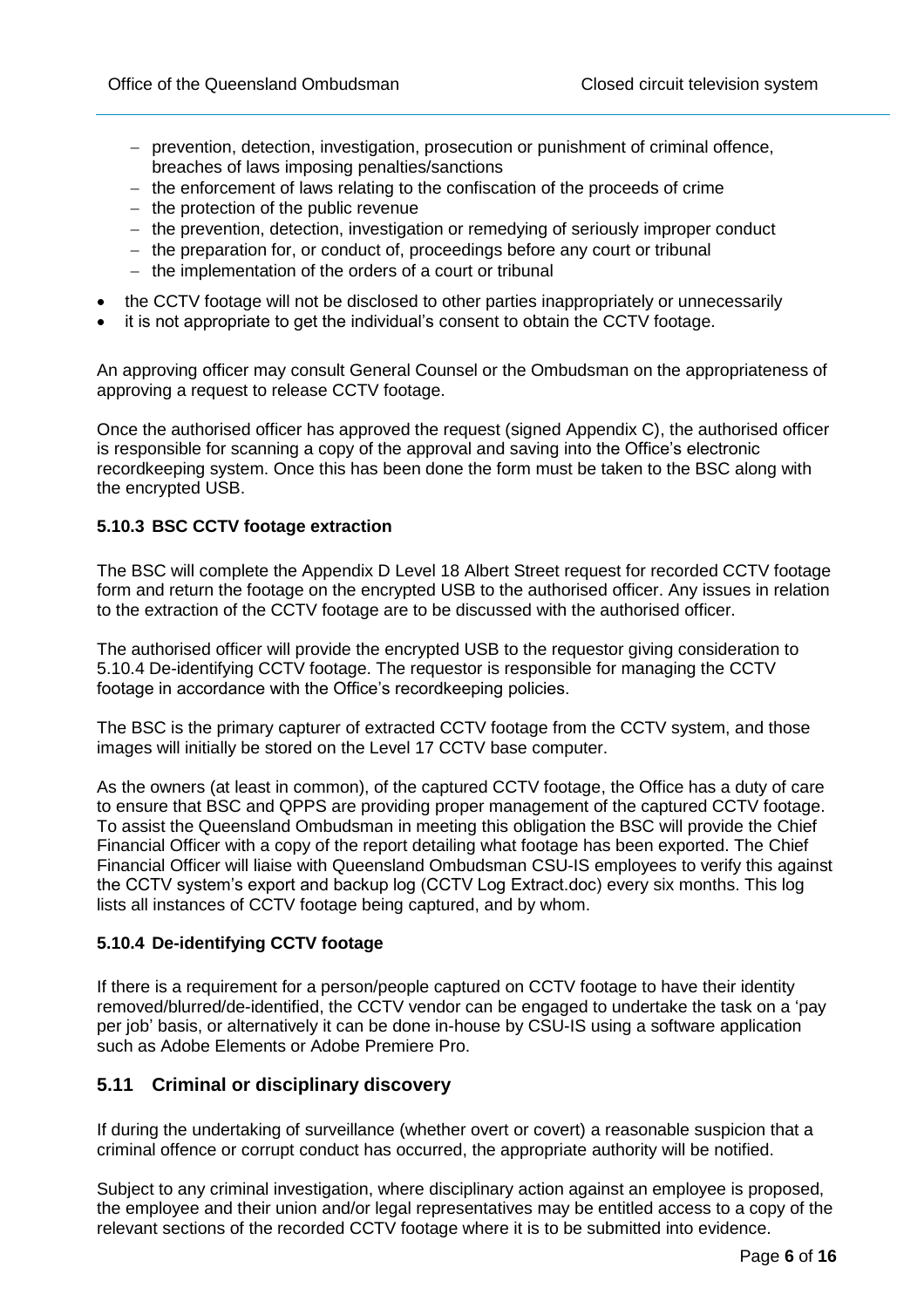In instances where the CCTV footage relates to alleged criminal proceedings, authority and permission to view or obtain a copy of the data shall be via the lead agency or investigating authority. Where the matter relates to possible disciplinary action, permission and approval shall be obtained from the Queensland Ombudsman, or authorised officers.

CCTV footage, which may be used as evidence in a court, should be a copy of the original images and be clear and contain a creation date, data and time stamp, proof of non-tamper and verification methodology. Advice should be sought from the relevant law enforcement agency about the proper way to deal with potential evidence.

# **5.12 Storage and disposal of surveillance images**

Overt primary surveillance images are stored for a minimum period of 30 days and a maximum period of 90 days, unless otherwise directed by the Queensland Ombudsman. Images are then overwritten.

The retention period covering an individual piece of CCTV footage depends on the nature of the incident, as well as who has been captured on it. The requestor will ensure that the retention is in accordance with Office recordkeeping policies.

# **5.13 CCTV signage**

CCTV signage will:

- be sited to inform the public that cameras are in operation and promote easy readability
- identify the owner of the CCTV system, including contact details
- be mounted as close as practical to an adult's line of sight. For a standing adult this will be approximately five degrees up or down from a point 1500mm above the ground level in front of the observer (approximately 1700mm above the ground)
- not be placed close to other unrelated signs (i.e. not safety related) which may limit the ability for the information to be processed and understood
- signage will be located to encourage the public to read and recognise the sign
- signs will be regularly inspected for damage and effectiveness by authorised officers and promptly replaced if compromised.

## **5.14 Evaluation**

The CCTV framework/operations will be evaluated every three years to identify whether the purpose is being complied with and objectives are being achieved.

Evaluation of CCTV operations will include:

- assessment of whether CCTV is continuing to meet the purposes of:
	- $-$  acting as a deterrent to unwanted behaviour
	- effectively aiding in the monitoring of people, events or activities and assisted in timely and effective response to incidents
	- gathering evidentiary material
- the views of the stakeholders on the operation of the CCTV system
- compliance with the Guideline for the ethical use of the CCTV system, policy/protocols and operating procedures
- reviewing any breaches
- whether or not the CCTV policy and other related documentation requires amendment.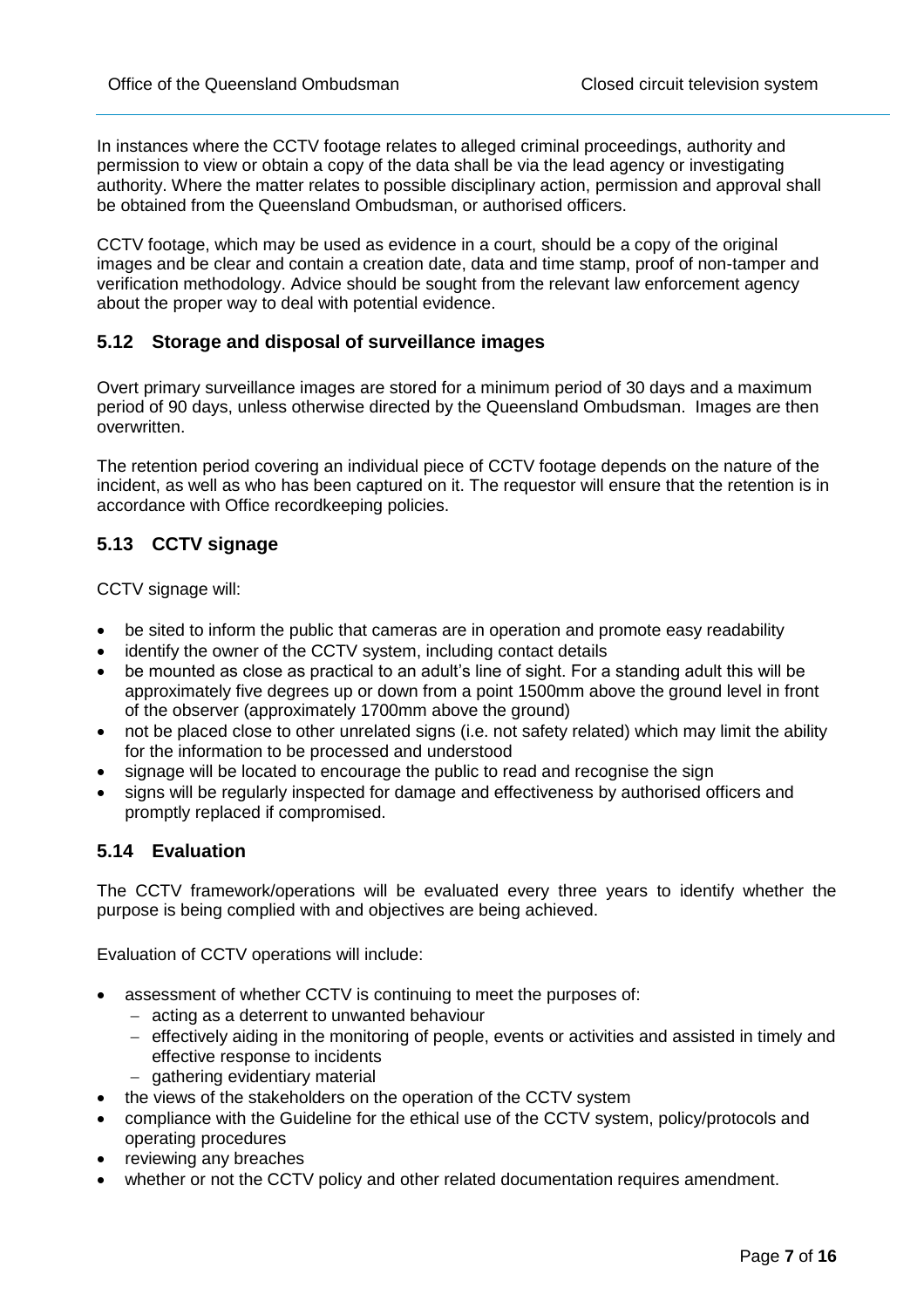The results of the evaluation will be considered by Corporate Services Unit for future management and functioning of CCTV operations, and to determine funding requirements to undertake any agreed remedial actions.

## **5.14.1 Ongoing monitoring**

The Director, Corporate Services Unit, Chief Financial Officer and the Principal Officer – Information Services will regularly monitor and appraise the performance of the CCTV system's surveillance environment to ensure its proper operation and management including:

- 1. managing and rectifying any issues or concerns from the Building Services Coordinator (BSC) or other stakeholders
- 2. overseeing the status of current extracted CCTV footage holdings on the system

## **5.15 Public information**

The following documents will be available on the internet:

- CCTV system policy and procedures
- Guideline for the ethical use of the CCTV system and forms to access CCTV footage
- Complaint procedures.

#### **6. Roles, responsibilities and authorisation**

| <b>Officer</b>       | <b>Responsibilities and authorisation</b>                                                                                                                                                                                                                                                                                                                                                                                                                                                                                                                                                                                                                                                                                                                                                                                                                                                                                                                                                                                                                                                                                                                                                                                                                                                                                                                                                                                                                                                                                                                                   |  |  |  |  |  |  |
|----------------------|-----------------------------------------------------------------------------------------------------------------------------------------------------------------------------------------------------------------------------------------------------------------------------------------------------------------------------------------------------------------------------------------------------------------------------------------------------------------------------------------------------------------------------------------------------------------------------------------------------------------------------------------------------------------------------------------------------------------------------------------------------------------------------------------------------------------------------------------------------------------------------------------------------------------------------------------------------------------------------------------------------------------------------------------------------------------------------------------------------------------------------------------------------------------------------------------------------------------------------------------------------------------------------------------------------------------------------------------------------------------------------------------------------------------------------------------------------------------------------------------------------------------------------------------------------------------------------|--|--|--|--|--|--|
| Queensland Ombudsman | the authorisation of CCTV-related policies, protocols, procedures<br>$\bullet$<br>and forms<br>the authorisation of modifications, enhancements or other CCTV<br>$\bullet$<br>related initiatives<br>the delegation of who has authorisation and the level of that<br>$\bullet$<br>authorisation<br>the delegation of the extraction and handing over of CCTV footage<br>$\bullet$<br>the authorisation of the viewing of CCTV footage<br>$\bullet$<br>the viewing of CCTV footage<br>$\bullet$<br>the viewing of live CCTV footage<br>$\bullet$<br>the authorisation of covert surveillance<br>$\bullet$<br>the authorisation of the undertaking of covert CCTV surveillance<br>$\bullet$<br>the authorisation of the viewing of covert CCTV footage<br>$\bullet$<br>the authorisation of the extraction and handing over of covert CCTV<br>$\bullet$<br>footage<br>the definition of covert CCTV footage's expiry date including final<br>$\bullet$<br>destruction<br>the viewing of covert CCTV footage<br>$\bullet$<br>the authorisation of images to be identified and/or de-identified<br>$\bullet$<br>completing Appendix C: Request for recorded CCTV footage<br>$\bullet$<br>approval of Appendix C: Request for recorded CCTV footage<br>$\bullet$<br>obtaining encrypted USB for the BSC<br>$\bullet$<br>liaison with BSC to obtain extracted CCTV footage<br>$\bullet$<br>organising de-identification of individuals in footage<br>٠<br>providing CCTV footage to a member of the public or law<br>enforcement agency authorised to have access to the footage |  |  |  |  |  |  |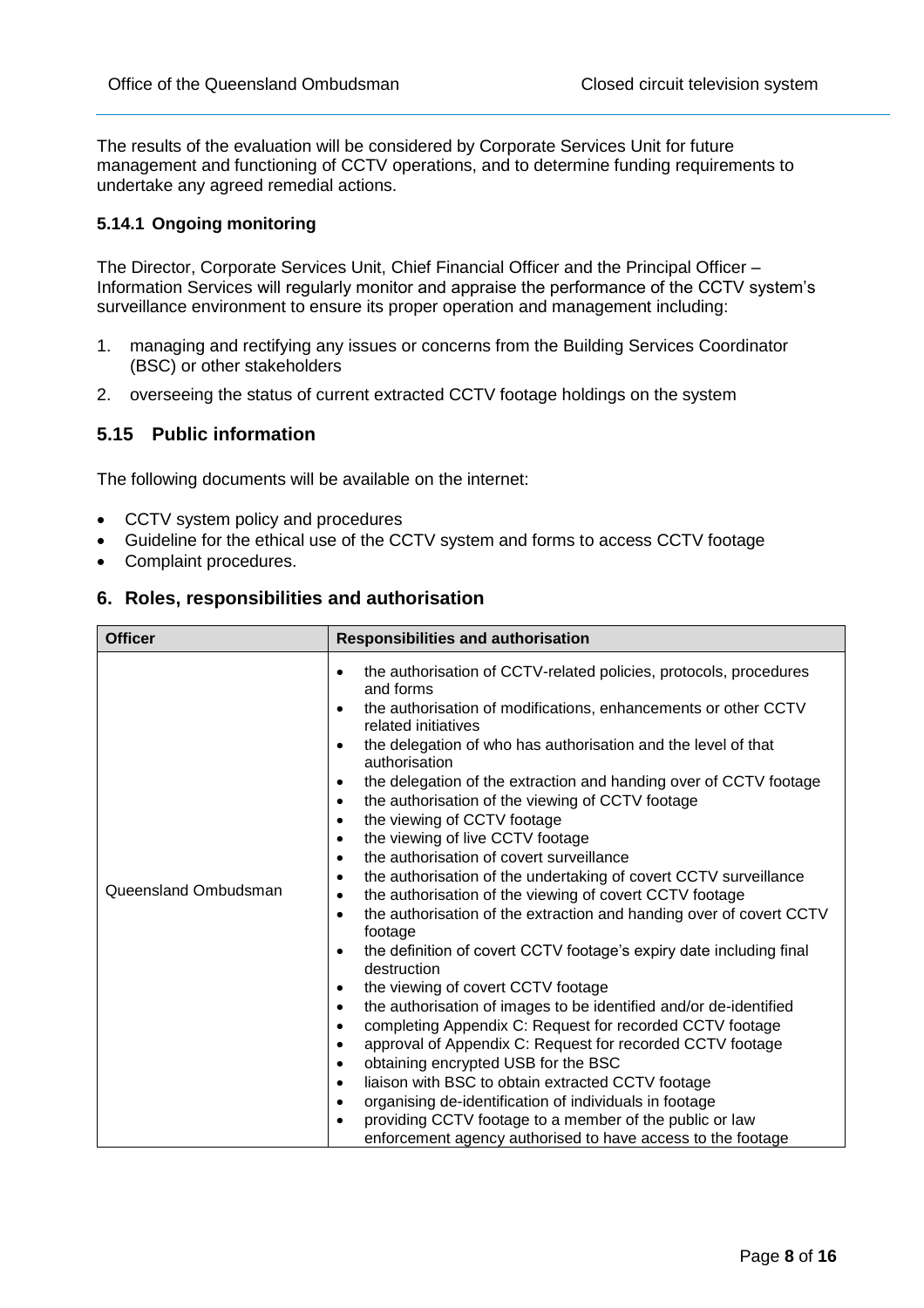| Director, Corporate Services<br>Unit<br><b>Chief Financial Officer</b>                                                                                     | as delegates of the Ombudsman:<br>$\bullet$<br>the authorisation of modifications, enhancements or the CCTV<br>system<br>the authorisation of who has authorisation and the level of that<br>authorisation<br>the authorisation of the extraction and handing over of CCTV<br>footage including identifying and/or de-identifying images<br>the authorisation of the viewing of CCTV footage<br>-<br>the viewing and searching of stored CCTV footage with the BSC<br>$\qquad \qquad -$<br>the viewing of live CCTV footage<br>$\qquad \qquad -$<br>the authorisation of images to be identified and/or de-identified<br>-<br>completing Appendix C: Request for recorded CCTV footage<br>$\qquad \qquad -$<br>approval of Appendix C: Request for recorded CCTV footage<br>$\qquad \qquad -$<br>obtaining encrypted USB for the BSC<br>$\qquad \qquad -$<br>liaison with BSC to obtain extracted CCTV footage<br>$\qquad \qquad -$<br>organising de-identification of individuals in footage<br>$\qquad \qquad -$<br>providing CCTV footage to a member of the public or law<br>$\qquad \qquad -$<br>enforcement agency authorised to have access to the footage |
|------------------------------------------------------------------------------------------------------------------------------------------------------------|-------------------------------------------------------------------------------------------------------------------------------------------------------------------------------------------------------------------------------------------------------------------------------------------------------------------------------------------------------------------------------------------------------------------------------------------------------------------------------------------------------------------------------------------------------------------------------------------------------------------------------------------------------------------------------------------------------------------------------------------------------------------------------------------------------------------------------------------------------------------------------------------------------------------------------------------------------------------------------------------------------------------------------------------------------------------------------------------------------------------------------------------------------------------|
| <b>Building Services Coordinator</b><br>(BSC)                                                                                                              | the operation of the CCTV system<br>$\bullet$<br>the viewing of live CCTV footage<br>$\bullet$<br>the viewing and searching of CCTV footage<br>$\bullet$<br>the authorised extraction and handing over of CCTV footage to an<br>$\bullet$<br>authorised Officer defined under this policy<br>the authorised deletion of CCTV footage<br>$\bullet$<br>the authorised undertaking of covert CCTV surveillance as approved<br>$\bullet$<br>by the Queensland Ombudsman<br>the authorised deletion of covert CCTV footage as approved by the<br>$\bullet$<br>Queensland Ombudsman<br>the authorised viewing of covert CCTV footage as approved by the<br>$\bullet$<br>Queensland Ombudsman<br>CCTV maintenance and support coordination<br>$\bullet$<br>advice to agencies during periods when CCTV is not working<br>$\bullet$                                                                                                                                                                                                                                                                                                                                       |
| <b>General Counsel</b>                                                                                                                                     | as delegate of the Ombudsman:<br>$\bullet$<br>the authorisation of the extraction and handing over of CCTV<br>$\qquad \qquad -$<br>footage including identifying and/or de-identifying images<br>the authorisation of the viewing of CCTV footage<br>the viewing and searching of stored CCTV footage with the BSC<br>the viewing of live CCTV footage<br>the authorisation of images to be identified and/or de-identified<br>completing Appendix C: Request for recorded CCTV footage<br>approval of Appendix C: Request for recorded CCTV footage<br>$\qquad \qquad$<br>obtaining encrypted USB for the BSC<br>$\qquad \qquad$<br>liaison with BSC to obtain extracted CCTV footage<br>-<br>organising de-identification of individuals in footage<br>$\overline{\phantom{0}}$<br>providing CCTV footage to a member of the public or law<br>enforcement agency authorised to have access to the footage                                                                                                                                                                                                                                                       |
| Intake and Major Projects staff<br>of the Office of the<br>Queensland Ombudsman<br>Senior Human Resource<br>Officer, Office of the<br>Queensland Ombudsman | the viewing of live CCTV footage on a defined set of CCTV cameras<br>٠<br>inspection and maintenance of CCTV warning signs<br>$\bullet$                                                                                                                                                                                                                                                                                                                                                                                                                                                                                                                                                                                                                                                                                                                                                                                                                                                                                                                                                                                                                           |
| <b>Right to Information Officer</b>                                                                                                                        | completion of Appendix C: Request for recorded CCTV footage form<br>$\bullet$<br>and obtaining approval<br>obtaining encrypted USB for the BSC<br>٠<br>liaison with BSC to obtain extracted CCTV footage<br>٠<br>organising de-identification of individuals in footage<br>$\bullet$<br>providing the footage to the member of the public authorised to have<br>٠<br>the footage                                                                                                                                                                                                                                                                                                                                                                                                                                                                                                                                                                                                                                                                                                                                                                                  |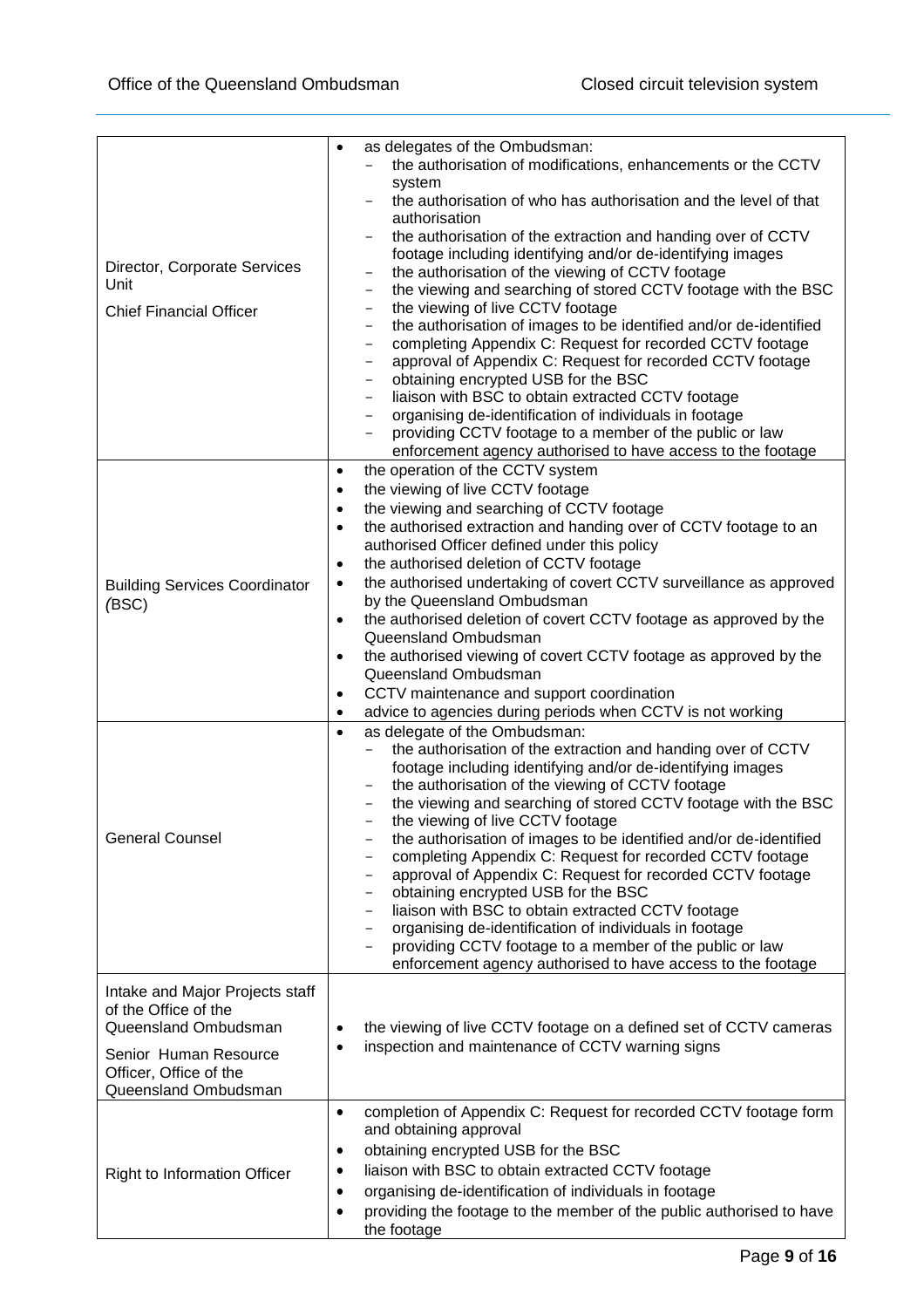| Queensland Ombudsman<br><b>Information Services</b><br>employees<br><b>Chief Financial Officer</b><br>Senior Human Resource<br>Officer, Office of the<br>Queensland Ombudsman | as may be necessary in the undertaking of CCTV system support:<br>$\bullet$<br>the operation of the CCTV system<br>the viewing of live CCTV footage<br>the viewing and searching of CCTV footage<br>the authorised extraction and handing over of CCTV footage<br>establishing the authorisation of who has authorisation and the<br>level of that authorisation<br>maintenance, enhancement and support of the CCTV system's<br>technical infrastructure in relation to level 18<br>inspection and maintenance of CCTV warning signs<br>$\bullet$<br>de-identifying images<br>٠ |
|-------------------------------------------------------------------------------------------------------------------------------------------------------------------------------|----------------------------------------------------------------------------------------------------------------------------------------------------------------------------------------------------------------------------------------------------------------------------------------------------------------------------------------------------------------------------------------------------------------------------------------------------------------------------------------------------------------------------------------------------------------------------------|
| Senior Lease Manager,<br>Department of Housing and<br><b>Public Works</b>                                                                                                     | maintenance, enhancement and support of the CCTV system's<br>$\bullet$<br>technical infrastructure on behalf of all tenants from level 17 to 22<br>cost apportionment of charges relating to maintaining and managing<br>$\bullet$<br>the CCTV system                                                                                                                                                                                                                                                                                                                            |
| CCTV vendor technical<br>support staff                                                                                                                                        | as may be necessary in the undertaking of CCTV system support:<br>$\bullet$<br>the operation of the CCTV system<br>the viewing of live CCTV footage<br>the viewing and searching of CCTV footage<br>the authorised extraction and handing over of CCTV footage<br>establishing the authorisation of who has authorisation and the<br>level of that authorisation<br>maintenance, enhancement and support of the CCTV system's<br>technical infrastructure                                                                                                                        |

# **7. Definitions**

| <b>Term</b>                                | <b>Definition / Explanation / Details</b>                                                                                                                                                                                                                                                                                                                                                |
|--------------------------------------------|------------------------------------------------------------------------------------------------------------------------------------------------------------------------------------------------------------------------------------------------------------------------------------------------------------------------------------------------------------------------------------------|
| Activities                                 | Workplace operations, processes or functions for the safe and effective<br>delivery of services.                                                                                                                                                                                                                                                                                         |
| Authorised officer                         | A person authorised by the Queensland Ombudsman to view, operate the<br>CCTV system, or perform other CCTV-related duties, as defined in 6. Roles,<br>responsibilities and authorisation                                                                                                                                                                                                 |
| <b>Closed Circuit</b><br>Television (CCTV) | A television system that transmits images on a 'closed loop' basis, where<br>images are only available to those directly connected to the transmission<br>system. The transmission of closed circuit television images may involve the<br>use of coaxial cable, fibre-optic cable, telephone lines, IP networks, infra-red<br>and radio transmission systems.                            |
| CCTV footage                               | Images captured via the CCTV system.                                                                                                                                                                                                                                                                                                                                                     |
| <b>CCTV</b> operations                     | All aspects of CCTV surveillance management, use, recording, maintenance<br>and access to recorded material.                                                                                                                                                                                                                                                                             |
| Covert images and<br>data                  | Covert surveillance is where:<br>the employees have not been notified before the intended surveillance is<br>$\bullet$<br>conducted<br>cameras or evidence of their existence are not clearly visible at the<br>$\bullet$<br>workplace<br>there are no clearly visible signs at the entrance to the workplace to notify<br>$\bullet$<br>people that they may be under CCTV surveillance. |
| Incident                                   | Any event or circumstance involving or affecting the individual or organisation<br>that causes or is likely to cause a loss (physical or otherwise), disruption or<br>fear arising from the deliberate activities of other parties. Where impacts are,<br>or could potentially be, realised against people, property or information.                                                     |
| Owner (security)                           | Is the legal person or entity designated as having overall responsibility for the<br>formulation and implementation of the policies, purpose and control of a<br>CCTV system.                                                                                                                                                                                                            |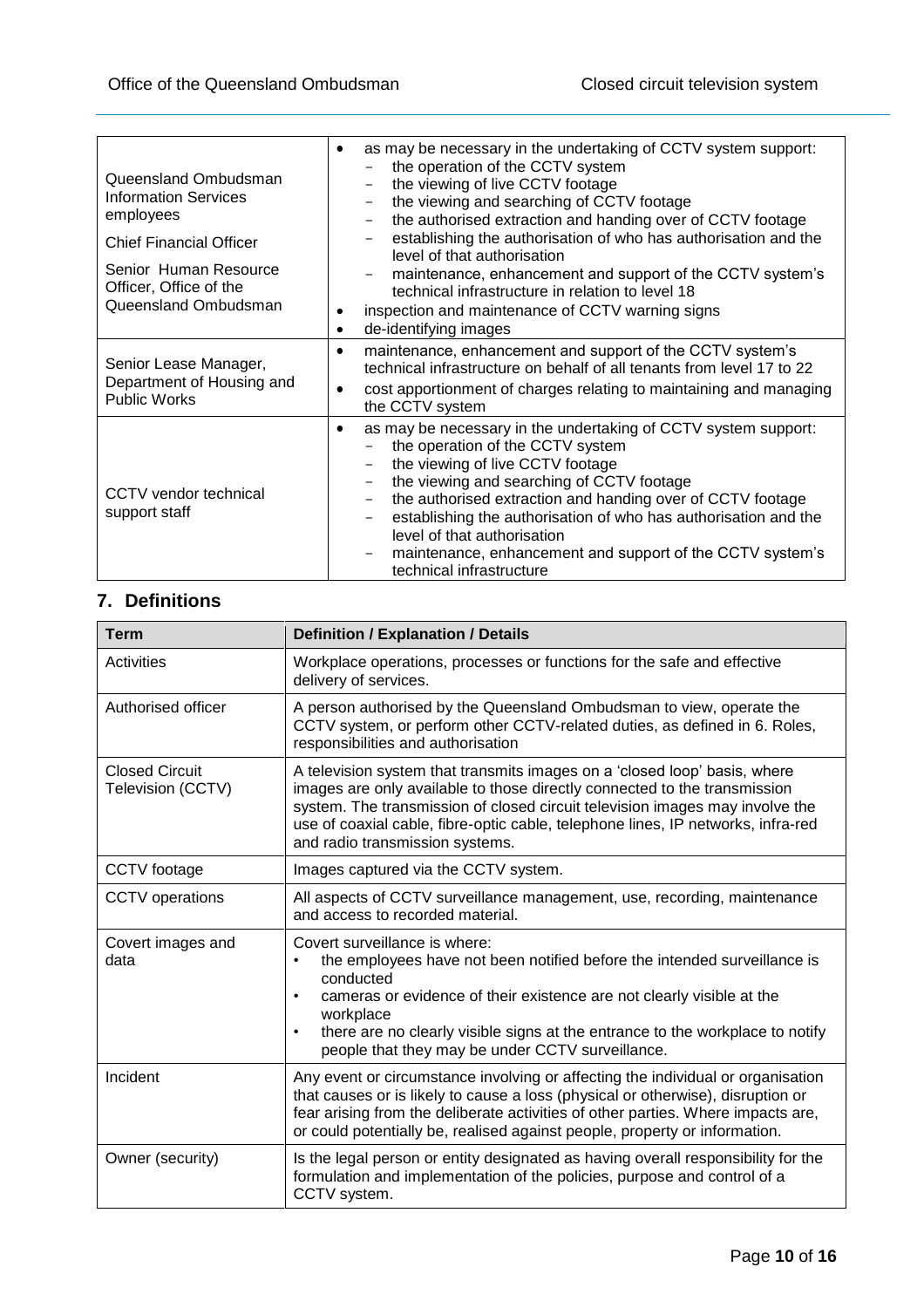| Original images | Exact binary copy of the Primary Image. There can be a number of Original<br>Images. While the file name can be changed, the actual image data must<br>remain exact.                                                            |
|-----------------|---------------------------------------------------------------------------------------------------------------------------------------------------------------------------------------------------------------------------------|
| Primary images  | The first instance in which an image is recorded onto any media. The primary<br>image is generally overwritten after a specified period of time, when the<br>footage could be considered to have no further administrative use. |
| Security        | The preparedness, protection and preservation of people, property and<br>information, both tangible and intangible.                                                                                                             |
| Surveillance    | Refers to the use of electronic security equipment (closed circuit television or<br>video monitoring) to monitor vulnerable areas.                                                                                              |
| Working images  | A copy of the original or primary image. This may involve applying processes<br>that change file format or Original Image data in any way (including<br>compression, enhancement, filtering, cropping, etc.)                    |
| Workplace       | A place where work is carried out for a business or undertaking and includes<br>any place where a worker goes, or is likely to be, while at work.                                                                               |

# **8. Authority**

*Information Privacy Act 2009*

# **9. Related documents**

Standards Australia's CCTV standard AS 4806.1–2006:

- AS 4806.1–2006–Closed circuit television (CCTV)–Part 1: Management and operation
- AS 4806.2–2006–Closed circuit television (CCTV)–Part 2: Application guidelines
- AS 4806.3–2006–Closed circuit television (CCTV)–Part 3: PAL signal timings and levels
- AS 4806.4–2008–Closed circuit television (CCTV)–Part 4: Remote video
- AS 2201.1:2007 Intruder alarm systems Client's premises Design, installation, commissioning and maintenance
- AS/CA S009:2013 Installation requirements for customer cabling (Wiring Rules) *Information Privacy Act 2009 Public Records Act 2002*

Records Governance Policy June 2018 *Right to Information Act 2009 Crime and Corruption Act 2001 Crime and Corruption Amendment Act 2016 Security Providers Act 1993 State Buildings Protective Security Act 1983* For Government – Keep and Manage Specific Records - Surveillance Records https://www.forgov.qld.gov.au/surveillance-records Queensland's Office of the Information Commissioner Right to Information and Privacy Guideline

- Camera Surveillance and Privacy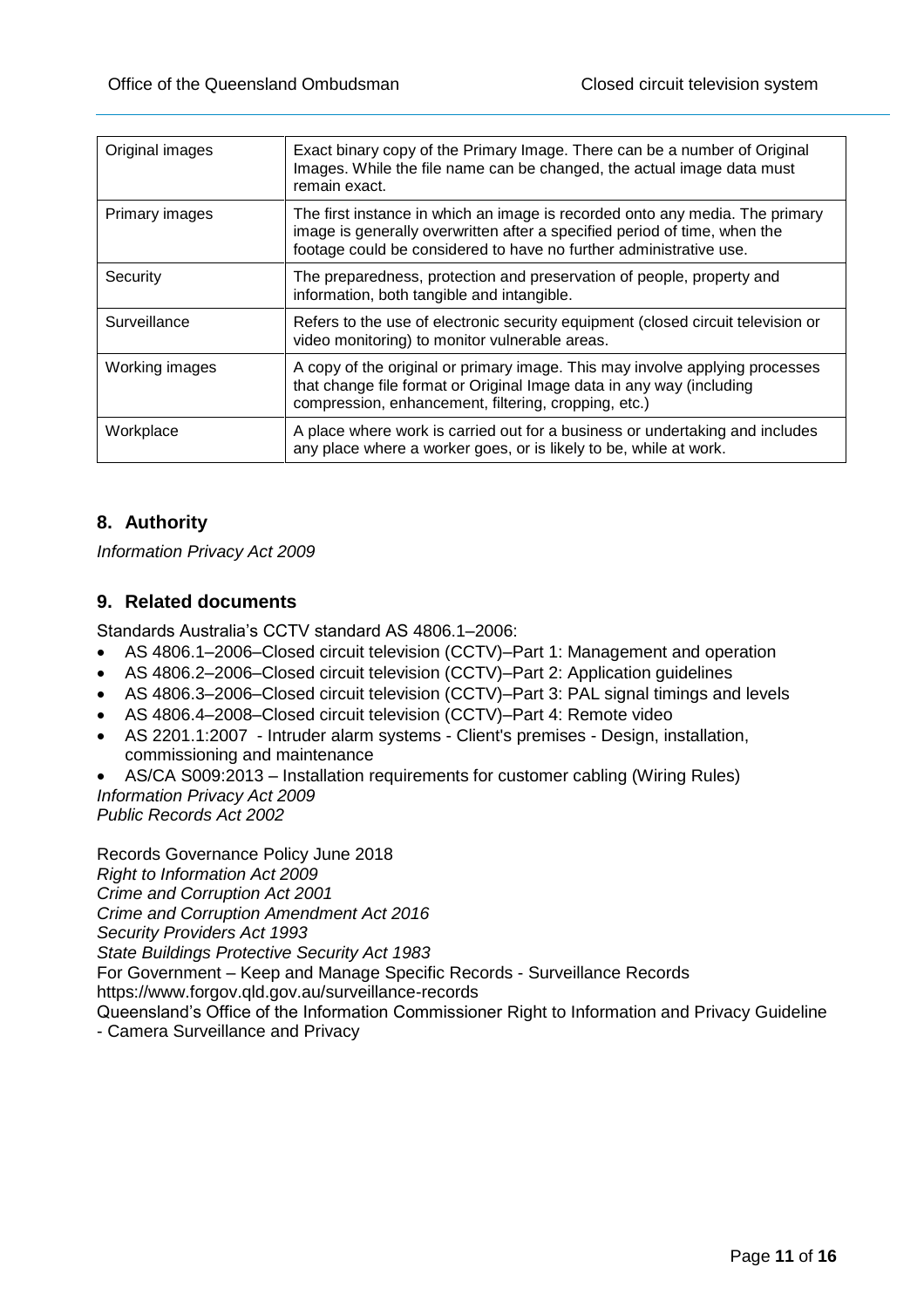# **10.Approval**

| Author:                    | Leanne Robertson, Director Corporate Services Unit |  |  |  |  |  |
|----------------------------|----------------------------------------------------|--|--|--|--|--|
| <b>Director, Corporate</b> |                                                    |  |  |  |  |  |
| <b>Services Unit:</b>      | Leanne Robertson, Director Corporate Services Unit |  |  |  |  |  |
| <b>Authorised by:</b>      | Phil Clarke, Ombudsman                             |  |  |  |  |  |
| <b>Authorisation date:</b> | 26 October 2018                                    |  |  |  |  |  |
| <b>Review date:</b>        | Three years from date of approval                  |  |  |  |  |  |

# **11.Document control**

| <b>Version</b> | <b>Edocs Ref</b> | <b>Effective date</b> | <b>Review date</b> | <b>Amendment history</b>                                                                                                                                                                                          |
|----------------|------------------|-----------------------|--------------------|-------------------------------------------------------------------------------------------------------------------------------------------------------------------------------------------------------------------|
| 1.0            | 55392            | September             | September          | Redrafted to reflect CCTV system                                                                                                                                                                                  |
|                |                  | 2016                  | 2019               | after move to Level 18.                                                                                                                                                                                           |
| $2.0^{\circ}$  | 88714            | October<br>2018       | October<br>2021    | Redrafted after Commonwealth<br>Ombudsman departed tenancy and co-<br>ordination of maintenance of CCTV<br>transferred to Department of Housing and<br>Public Works. Removal of Edward Street<br>corridor camera. |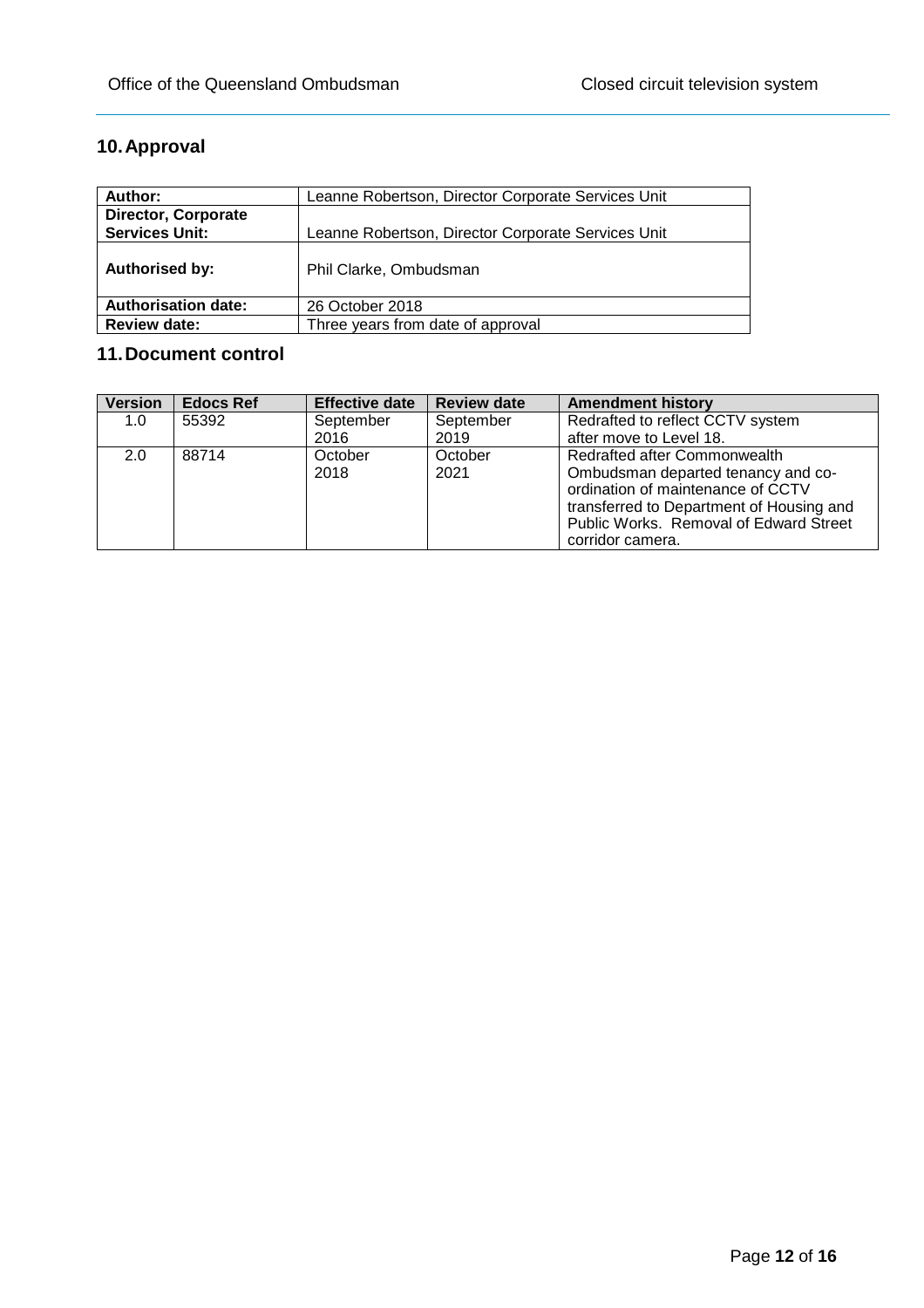# **Appendix A: Guideline for the ethical use of the CCTV system**

This guideline has been developed to ensure that the highest ethical standards are maintained by all authorised officers who operate the Level 18 CCTV system.

Authorised officers are staff of the Office of the Queensland Ombudsman (the Office) or other persons, (e.g. CCTV technical support personnel), authorised by the Queensland Ombudsman (Refer CCTV Policy).

#### *Non-compliance with the guideline*

CCTV operations require high standards of integrity and honesty. As a consequence, unethical use of the CCTV system could result in disciplinary action as provided for in the Office's code of conduct.

#### *Ethical use of CCTV systems and recorded material*

The Office has the highest expectation of all authorised officers to:

- at all times, act in an honest and legal manner when operating the CCTV system
- treat all live and recorded images in an ethical manner and with the utmost of care, respect and dignity
- interact with all stakeholders in a timely, courteous and cooperative manner.

#### *Confidentiality*

The Office expects authorised officers to ensure confidentiality of information gathered by or from CCTV operations by not disclosing or discussing any events with unauthorised personnel or associates who have no direct responsibility relating to CCTV operations.

In addition, authorised officers must not identify any involved person or party with family, friends or acquaintances and must not disclose any information to third parties, including the media, without prior written approval in accordance with CCTV operation policy/protocol.

#### *Operating conditions*

Written reports documenting the recording or reporting of situations of concern will take place as soon as practicable. Reports will be written in simple, plain English that does not cause offense or embarrassment should the record be made public or subpoenaed.

In the course of carrying out duties, CCTV operations must not be used for personal benefit or invade individual or group privacy. Cameras should only be used in accordance with the Office's CCTV system policy and procedures and have priority for when there is an operational necessity or a reasonable belief that an offence has or is likely to occur.

Recorded material must only be released when requested in writing on an approved and authorised application.

Recorded material must not be copied or taken from the CCTV system without an approved written and authorised application.

All copies of recorded material must only be copied or be taken from the CCTV system on an encrypted and/or password protected device.

CCTV operational records (hard copy or electronic) can only be destroyed with written authorisation and in accordance with approved Office recordkeeping policies and procedures.

#### *Reporting unethical use of the CCTV system*

If any person becomes aware that an officer's or contractor's work behaviour is or was inappropriate in relation to the Office's CCTV system policy and procedure the person is obliged to report the incident to their manager or the Queensland Ombudsman.

I have read and understood the CCTV guideline for the ethical use of the CCTV system.

NAME: .........................................................................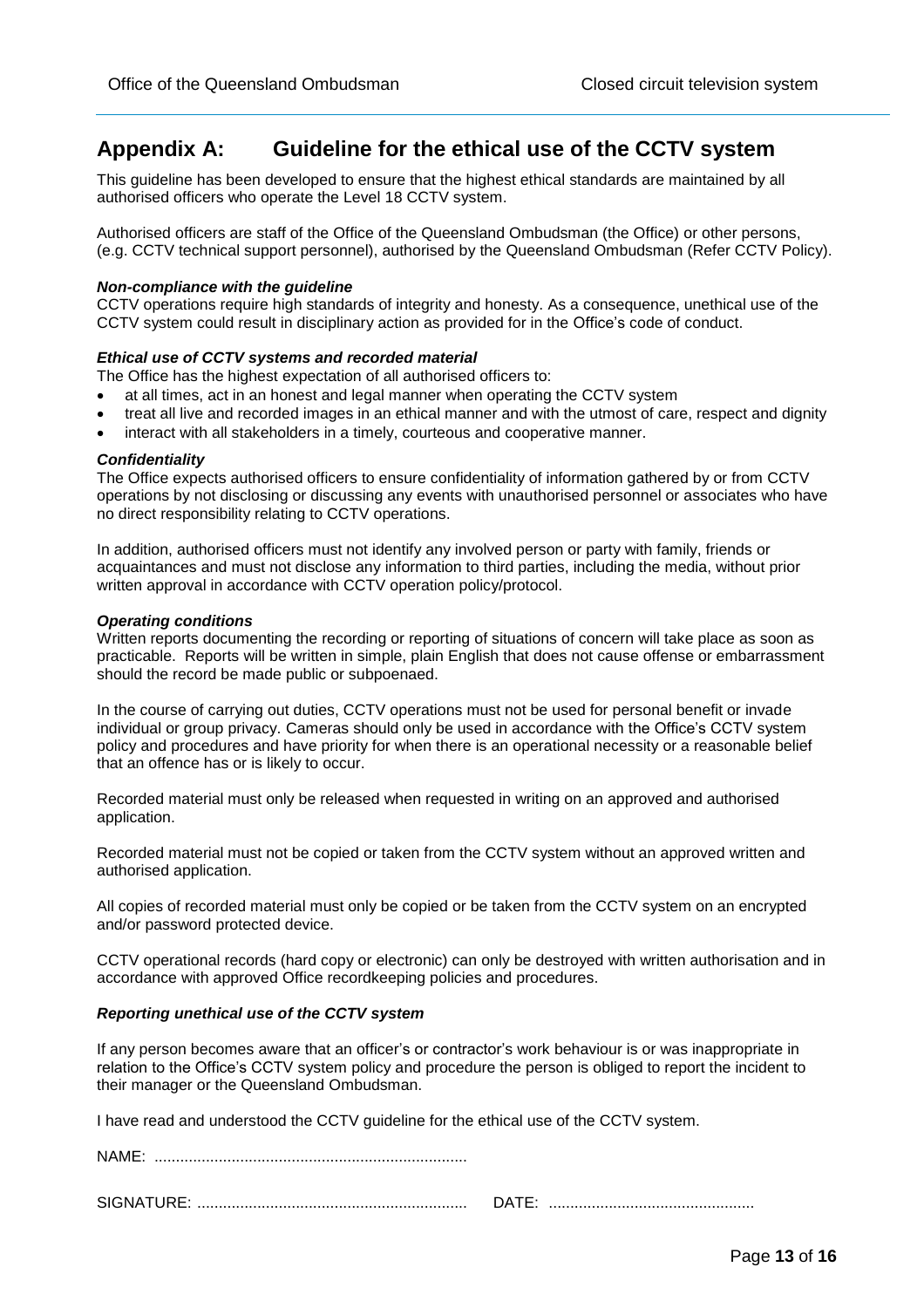

# **Appendix B: Level 18 camera locations**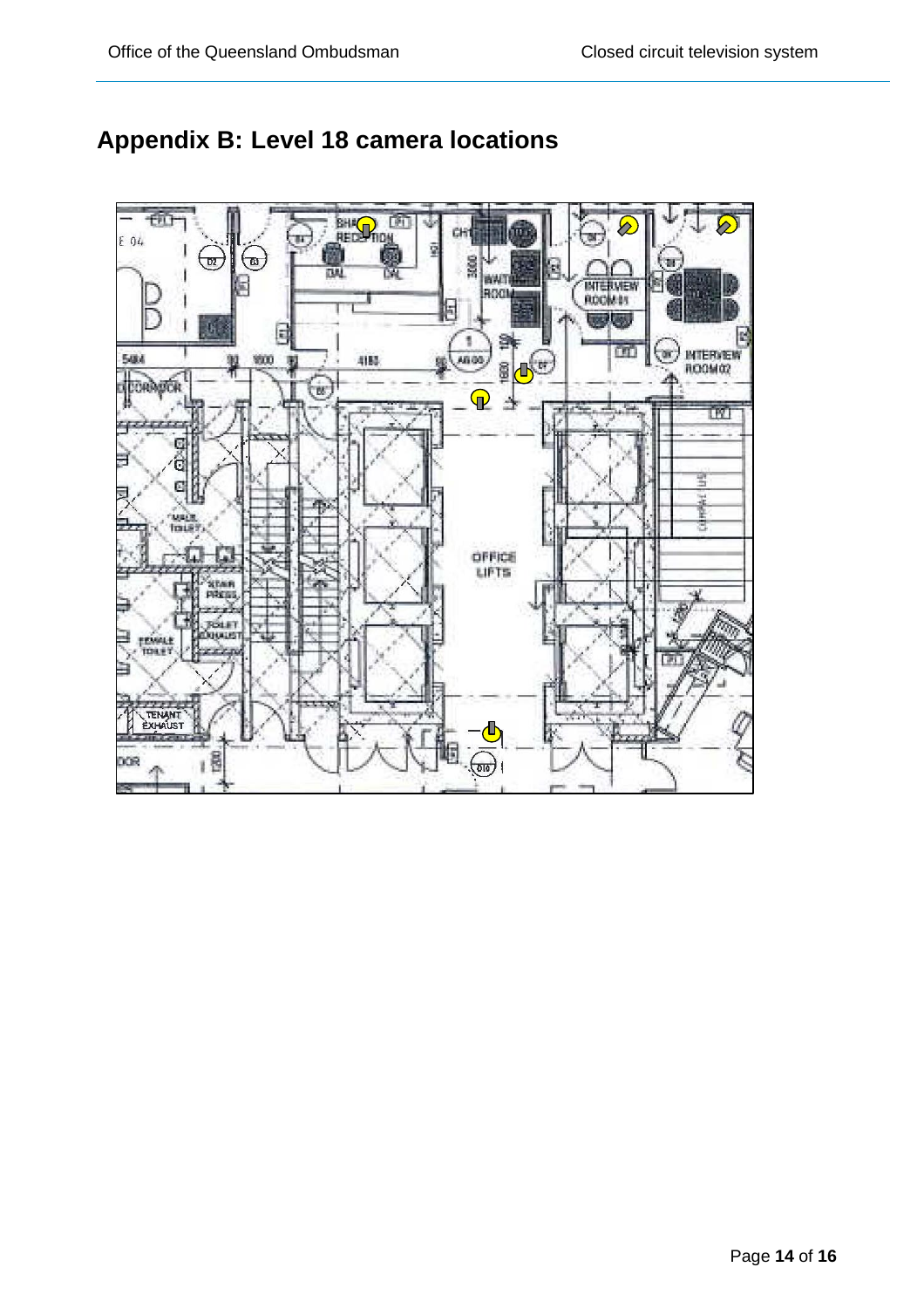

# **Appendix C: Request for recorded CCTV footage form**

| <b>Requestor</b>                                                                                                                                                             |                  | <b>Name</b>             |                            |                                           |                                 |                             |  |
|------------------------------------------------------------------------------------------------------------------------------------------------------------------------------|------------------|-------------------------|----------------------------|-------------------------------------------|---------------------------------|-----------------------------|--|
|                                                                                                                                                                              |                  | <b>Position</b>         |                            |                                           |                                 |                             |  |
|                                                                                                                                                                              |                  | <b>Contact number</b>   |                            |                                           |                                 |                             |  |
|                                                                                                                                                                              |                  | <b>Email address</b>    |                            |                                           |                                 |                             |  |
|                                                                                                                                                                              |                  | <b>Signature</b>        |                            |                                           |                                 |                             |  |
| Date request lodged                                                                                                                                                          |                  |                         |                            |                                           | <b>Time request lodged</b>      |                             |  |
| <b>Request details:</b>                                                                                                                                                      |                  |                         |                            |                                           |                                 |                             |  |
| <b>Reason for request</b><br>(e.g. the nature and<br>description of incident)                                                                                                |                  |                         |                            |                                           |                                 |                             |  |
| Date of<br>footage                                                                                                                                                           |                  | <b>Start</b><br>time    |                            |                                           | <b>Duration</b><br>(in minutes) |                             |  |
| From an RTI request?                                                                                                                                                         |                  | $\Box$ Yes<br>$\Box$ No | <b>RTI</b> reference:      |                                           |                                 |                             |  |
| Are staff from other                                                                                                                                                         |                  |                         |                            | Staff likely to be identified:            |                                 | De-identification required: |  |
| agencies or the public                                                                                                                                                       |                  | $\Box$ Yes              |                            | □ Queensland Ombudsman                    |                                 | $\Box$ Yes                  |  |
| likely to be captured on<br>the footage?                                                                                                                                     |                  | $\Box$ No               |                            | □ Other level 18 agency                   |                                 | $\Box$ No                   |  |
| <b>Please describe the</b><br>incident or scenario that<br>you are requesting<br>footage of                                                                                  |                  |                         |                            |                                           |                                 |                             |  |
| (This will assist the CCTV<br>authorised officer recover the<br>correct footage from the correct<br>camera. However, it is not<br>compulsory to provide this<br>information) |                  |                         |                            |                                           |                                 |                             |  |
| Please tick the cameras listed that you think cover the footage you are requesting                                                                                           |                  |                         |                            |                                           |                                 |                             |  |
| $\Box$ Level 18 Reception                                                                                                                                                    |                  |                         |                            | □Level 18 Interview Room 1                |                                 |                             |  |
| Level 18 Lift Lobby Edward St                                                                                                                                                |                  |                         | □Level 18 Interview Room 2 |                                           |                                 |                             |  |
| □ Level 18 Lift Lobby Albert St                                                                                                                                              |                  |                         |                            | Building owner's CCTV system's cameras    |                                 |                             |  |
|                                                                                                                                                                              |                  |                         |                            | $\Box$ Ground floor foyer<br>□ Goods lift |                                 |                             |  |
|                                                                                                                                                                              |                  |                         |                            |                                           |                                 |                             |  |
| <b>Name</b>                                                                                                                                                                  |                  |                         |                            |                                           |                                 |                             |  |
|                                                                                                                                                                              | <b>Position</b>  |                         |                            |                                           |                                 |                             |  |
| <b>Authoriser</b>                                                                                                                                                            |                  | <b>Contact number</b>   |                            |                                           |                                 |                             |  |
|                                                                                                                                                                              | <b>Email</b>     |                         |                            |                                           |                                 |                             |  |
|                                                                                                                                                                              | <b>Signature</b> |                         |                            |                                           |                                 |                             |  |
|                                                                                                                                                                              |                  |                         |                            |                                           |                                 |                             |  |